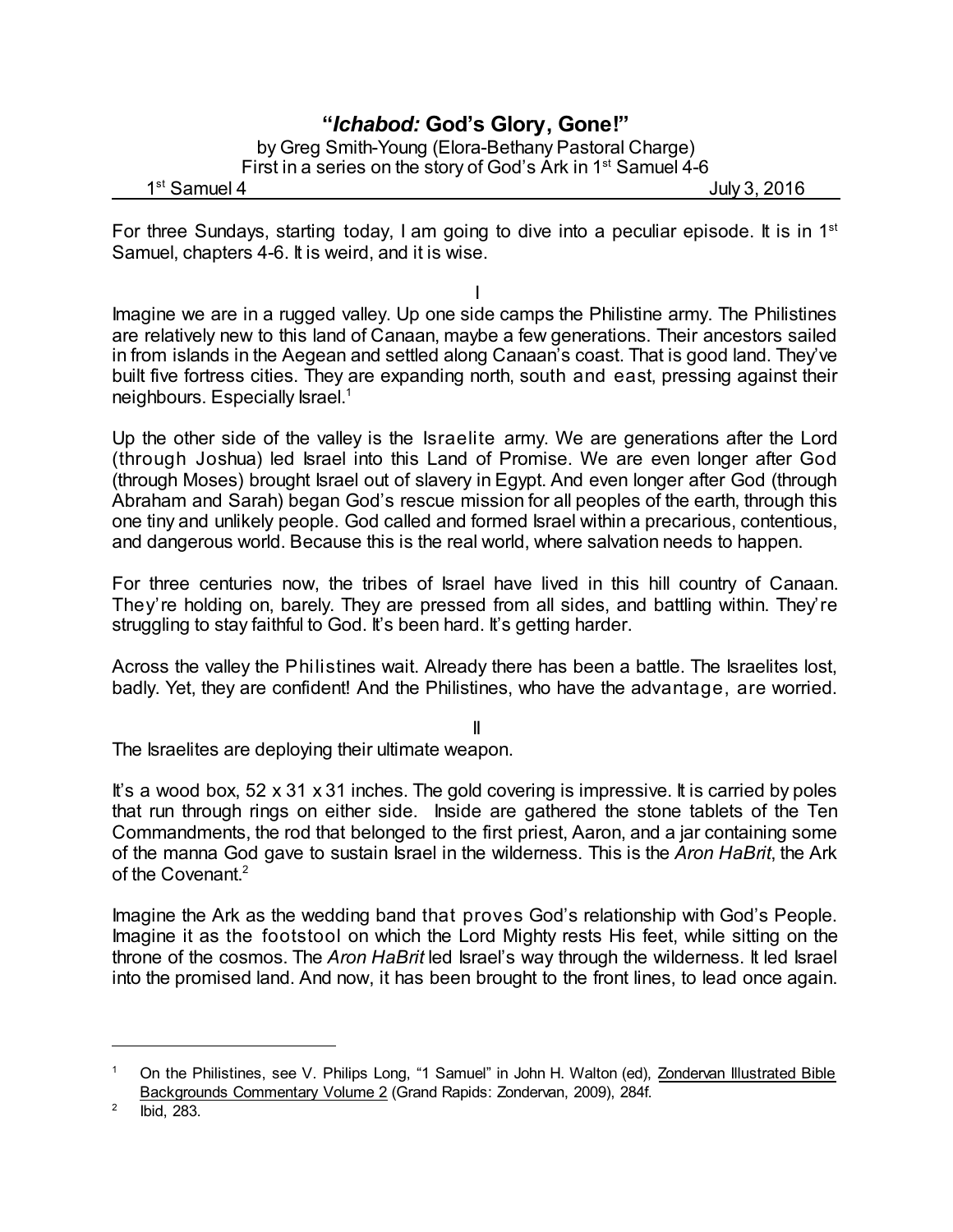The Ark conveys God's *kabod*. Kabod means "weighty." When that person can walk in, and have everyone silence, turn and look, that person has *kabod*. When the forest trail opens you to a vista that leaves you stunned, you're beholding *kabod. Kabod* is glory. *Kabod* breaks you into awe, and freezes you in fearful, joyful wonder.

Above everything, God has *kabod.* The Ark centres God's *kabod*.

As it processes to the front, the Israelites feel its presence and ready for their inevitable victory. The Philistines sense it and steel themselves for certain defeat.

Battle begins. Armies crash. The results are decisive, beyond calculation or imagining.

III

Miles away, old Eli the high priest sits at the sanctuary. His sons are away with the army.<sup>3</sup> Now he waits.

The news from the battle front races in. Every staccato syllable the messenger delivers shoots through the old man. "Battle, lost. Israel, broken. Your sons, dead."

Then, the kill shot: "God's Ark, taken." The seal of God's promise, the guarantee of God's presence, the pulse of God's *kabod* . . . has been trotted away, a caged captive, spoil of war, pawed by grimy Philistine hands.

Old Eli crumples off his chair. He falls, his neck snaps, he dies.

There's more.

Now Eli's daughter-in-law, Phinehas' wife, was pregnant and about to give birth. When she heard the news that God's ARK had been captured and that her father-in-law and her husband had died, she doubled over and gave birth because her labor pains overwhelmed her.

As she was about to die, the women standing by helping her said, "Don't be afraid. You've given birth to a son!" But she didn't answer or pay them any attention.

She named the boy Ichabod . . .

1st Samuel 4.19-21a Adapted from the Common English Bible

<sup>3</sup> I chose not to highlight the story of Eli's sons. Priests like their father (priesthood was an inherited role in Israel), Hophni and Phinehas are foul characters. They brazenly steal from the offerings. They force themselves on women. Eli knows of their evil deeds, and does not approve. Yet he does nothing to stop them. So God has given word that both boys will die on the same day, and the legacy of Eli will end.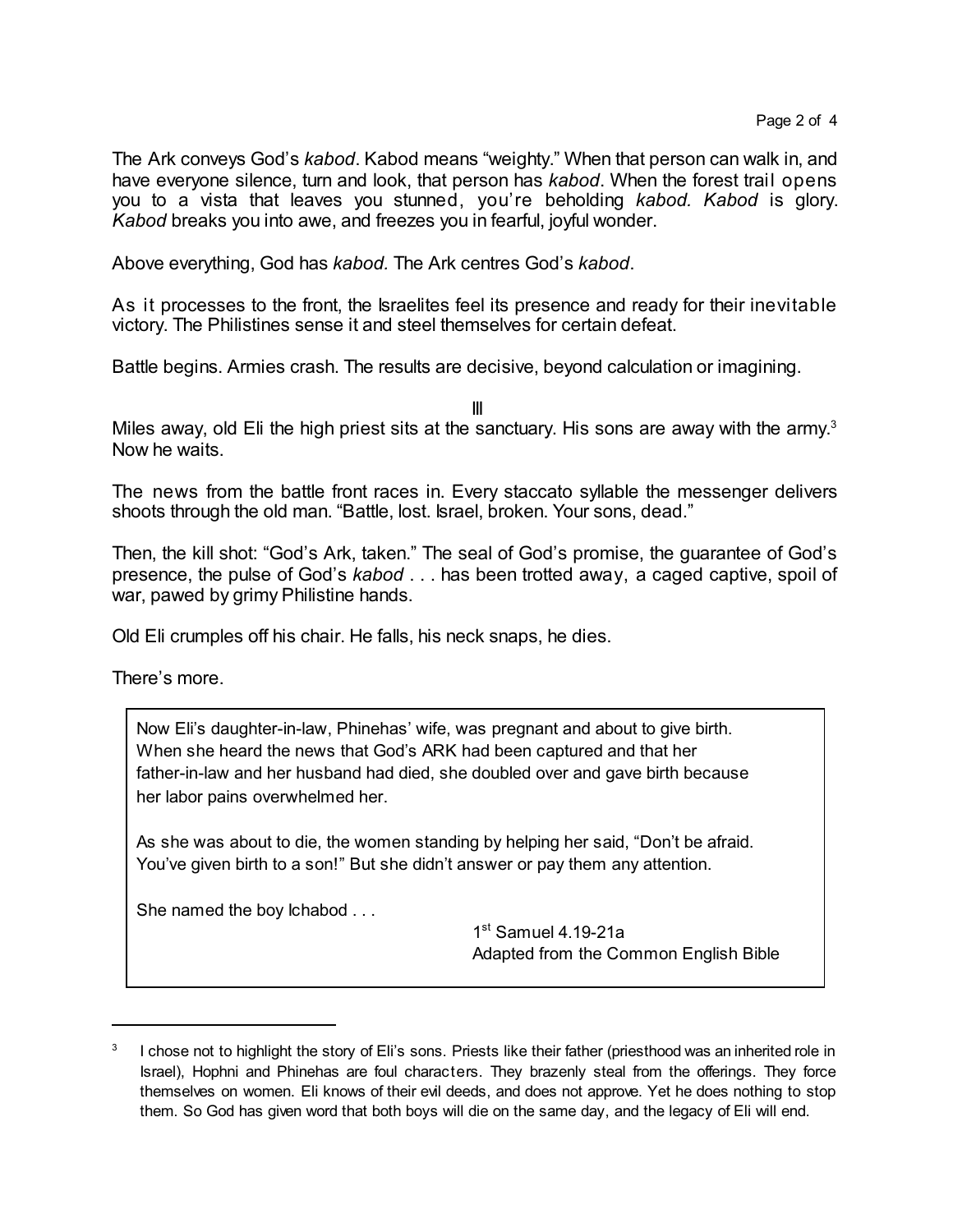*I-Kabod* means "Where is the glory?"<sup>4</sup> Gone! It's not just that God has not saved them, not given them victory, not sided with them. God Almighty is banished, exiled into devilish hands, shamed, humiliated.

"Where is the glory?" *I-Kabod*. No child deserves that name.

But . . . no one can imagine this!

IV

The story does not end here. Thankfully, we have next Sunday, and the next.

Still, I am thankful that the story goes here.<sup>5</sup>

The faith of the Bible . . . the faith of Israel . . . the faith the Church that Christ Jesus has brought into God's People . . . our faith does not shy away. We do not hide from times like this. Times of *I-Kabod.* We don't run to them either. We don't seek them out. Still, they have a way of finding us.

*"Israel has fled from the Philistines. The army has suffered a massive defeat."*

A nightclub shot-up in Orlando. A hotel hit in Mogadishu. An airport attacked in Istanbul. A restaurant in Dhaka.

A century ago, the Battle of the Somme had just begun. On the first day, the Newfoundland Regiment was wiped out; Canada Day is also Memorial Day on "the Rock." Later that year, my great-great-uncle Albert went missing in action. He was never given a grave.

Our faith, springing from this Book of God, lets us fall down, and cry into the silence, and wonder where God's *Kabod-*glory has gone.

*"Your husband has died. . . . Pains overwhelmed her."*

Friday, I was beside my Uncle Doug's hospice bed. Cancer was taking the last hours of his life.

Thursday, Aleksa McWhirter died. She learned she had a brain tumour last September, the day she was to start grade nine at Centre Wellington High School.

It is the wisdom of that nameless theologian, who cried out, dying, having just birthed her soon-to-be-orphaned son, *"Where is the glory?"* "*I-Kabod?* It is gone. Gone.

<sup>4</sup> Walter Bruggemann, Ichabod Toward Home: The Journey of God's Glory (Eugene, OR: Wipf & Stock, 2002), 8.

<sup>5</sup> Ibid, 22f.